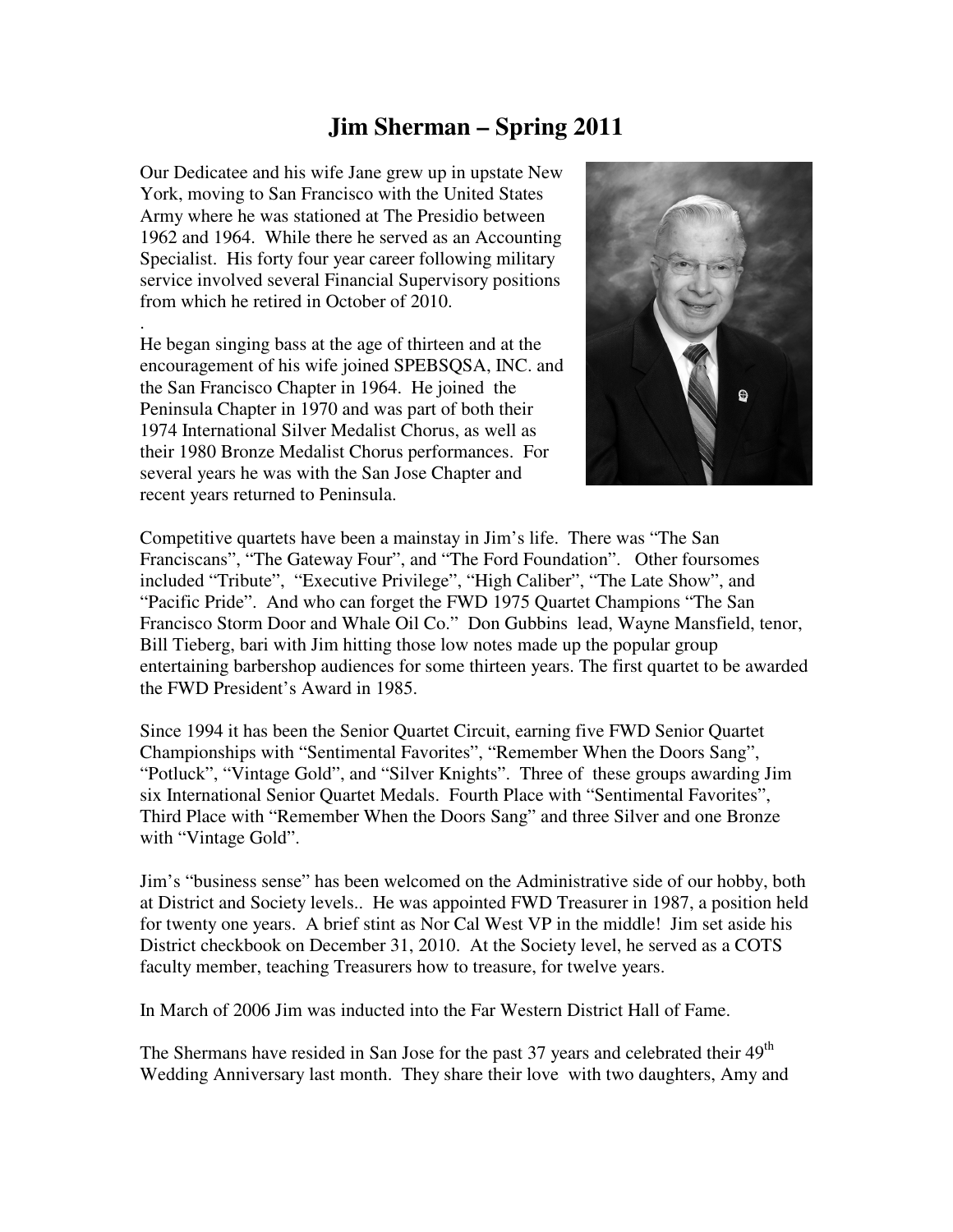Karen, two sons, Michael and Scott, two grandsons, Sam and Eddie and one granddaughter, Wallis.

Congratulations to the bass once accused of being "the only bass to gargle with peanut butter"!